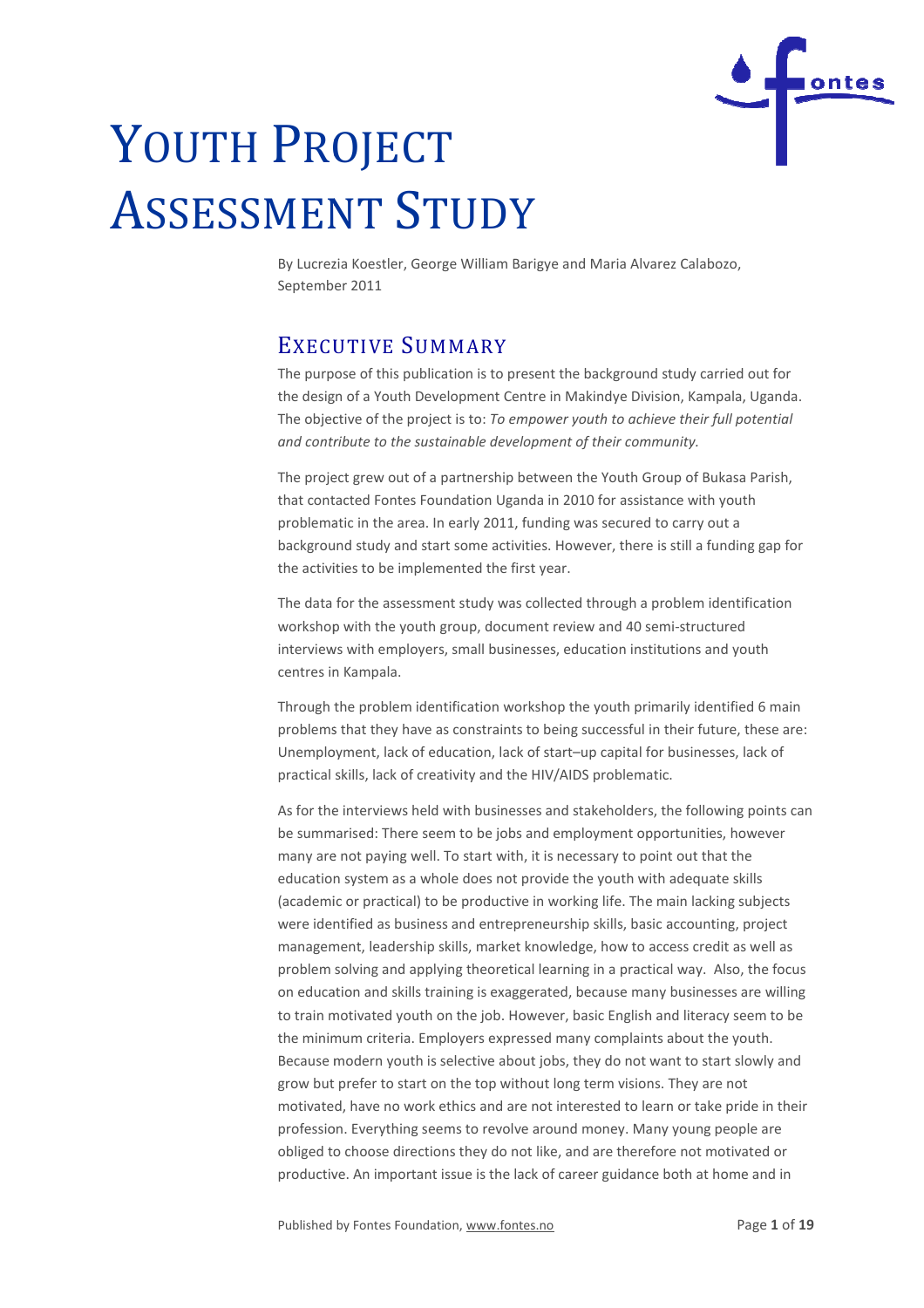school. The youth need encouragement and confidence. Capital is a serious problem if they want to start a business, but there is also a lack of business management skills and little understanding of the market. It is also important to attract the interest of youth by offering activities like sports or computer skills training because many vocational centres fail because the students do not turn up or they will drop out after a few days.

There are a number of existing institutions that offer mentorship, vocational training and other activities for youth in Kampala, and Fontes Foundation visited many of them in order to draw on experiences.

# **INTRODUCTION**

This project has its background in partnership between Fontes Foundation Uganda and Tukole Youth Group that started in 2010. The youth group leadership contacted Fontes Foundation Uganda because the office was at that time located in their home area, and asked for support. Youth leaders pointed out the numerous problems the youth is facing in Makindye Division in general and Bukasa Parish in particular, such as drug abuse, alcoholism, prostitution, early pregnancies and unemployment. They also talked about the absence of any youth programmes by the government or other organisations to improve the situation. They proposed to start vocational skills training such as welding and tailoring to help the youth, an idea they got from a neighbouring youth club in Kabalagala. Fontes Foundation Uganda encouraged the youth group to get formally registered at the Division, and assisted in writing a constitution. At the same time, Fontes Foundation Uganda started looking for funding to start up an initiative to support and empower the youth. In March 2011 this funding was partly secured from Balder Foundation in Norway.

The youth problematic, however, is extremely complex and has a number of social, economic, cultural and historic causes. According to the Ugandan Government, around 500,000<sup>1</sup> Youth graduate from higher education centres per year, but only about 80,000 get jobs<sup>2</sup>. This does not include all the Youth that never make it to higher education institutions, due to high school fees in secondary school and university. A number of skills training initiatives have failed. In some cases the youth are not able to use their practical skills after finishing the education and simply sell off the start up tools they received<sup>3</sup>. A study in Masindi<sup>4</sup> revealed that most skills training centres offer training that is too theoretical due to lack of resources for materials and tools. Consequently, the youth does not feel skilled enough or comfortable going into self-employment after a completed course for example in tailoring. Another major challenge for moving from training to employment is the lack of business and entrepreneurship skills integrated in the training programmes, and the lack of access to start-up credit for youth.

Despite the complexity of the problem, there is no doubt about the importance of youth empowerment in Uganda. This study was carried out at a particularly critical

 $\overline{a}$ 

 $^1$  New Vision, 18<sup>th</sup> June 2011

<sup>&</sup>lt;sup>2</sup> Independent

<sup>&</sup>lt;sup>3</sup> Canadian Physicians for Aid and Relief

<sup>&</sup>lt;sup>4</sup> Astrid Uganda Foundation and Uganda Red Cross Society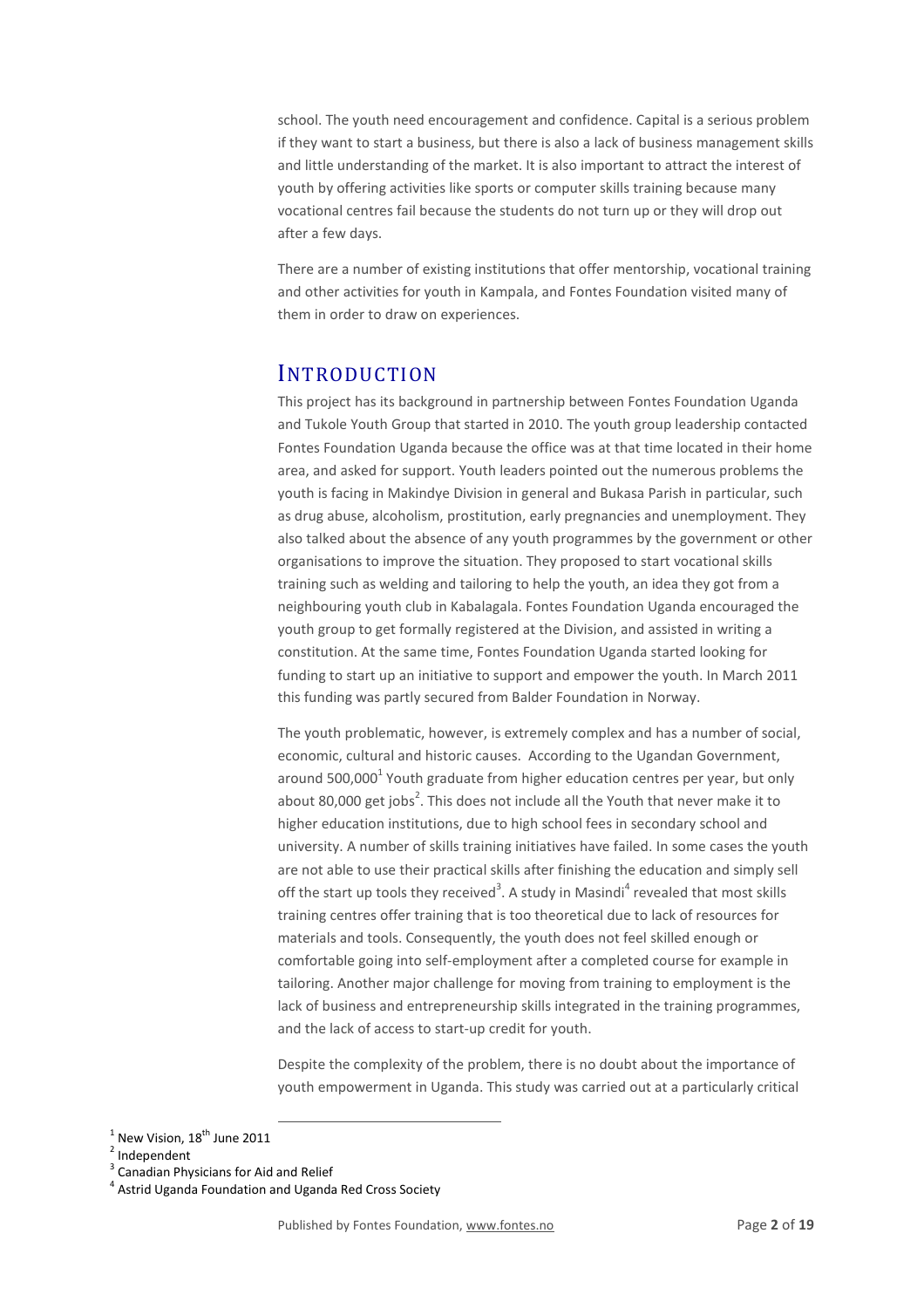time, after riots had rocked Kampala weekly through the Walk-to-work campaigns organised by the opposition in reaction to high food and fuel prices. Local and international medial widely covered the events, and also pointed out that most rioters were unemployed youth seeking any distraction from their idle lives. The danger of having unemployed and discontented youth with no hope or vision for the future around the city has suddenly been brought to the attention of government officials, local leaders, NGOs and donors alike. The Government of Uganda has made employment for Youth one of its priorities in the new term that started recently, and the Government aims to create 20,000 jobs next year through a job-creating fund<sup>5</sup>. However, this will not be enough because Uganda has one of the most youthful populations in the world with 50% of the population below the age of  $14^6$ . This makes an exacerbation of this problem inevitable in future, and calls for immediate action.

The assessment study was carried out through research in Kampala, Uganda, between the  $2^{nd}$  of May and  $21^{st}$  of May 2011. The main objectives were:

- To identify the main problems perceived by the youth in the target area
- To identify the main challenges faced by employers and businesses
- To visit existing youth programmes, education institutions and skills training centres in order to draw on their experiences
- To involve stakeholders on district, division and local levels in the process and get their views

# **METHODOLOGY**

The information presented in this section was collected in May 2011 using the following methodologies:

- 1. Problem identification workshop (with youth and some guardians)
- 2. Semi-structured interviews (with employers and other stakeholders)

In total, about 70 youth from Bukasa and Wabigalo youth groups participated in the workshop. After this, 40 interviews were carried out with employers, businesses, stakeholders and education institutions. In total, 5 retail shops, 3 salons, 7 bars/restaurants/nightclubs, 1 hotel, 1 pharmacy, 1 gas station, 1 telecom, 1 welder, 1 stone quarry and 2 construction companies were visited. Especially for retail shops, salons and bars/restaurants, establishments of very different size and service level were chosen. In addition, 10 education institutions from primary up to university level were surveyed, as well as interviews carried out with representatives from Kampala District, Makindye Division, the local Police and local councils. The list of companies and institutions as well as the interview guides can be found in the appendix.

# PROBLEM IDENTIFICATION

The youth workshop lasted about 3 hours and was attended by about 70 people from Bukasa youth group, Wabigalo youth group, other residents of the area, the Councillor elect LC5 for the area and the Youth Chairperson Makindye Division. The

 $5'$  '20,000 jobs for youth to be created', New Vision,  $10^{\text{th}}$  June 2011

 $\overline{a}$ 

<sup>&</sup>lt;sup>6</sup> CIA World Factbook, www.cia.gov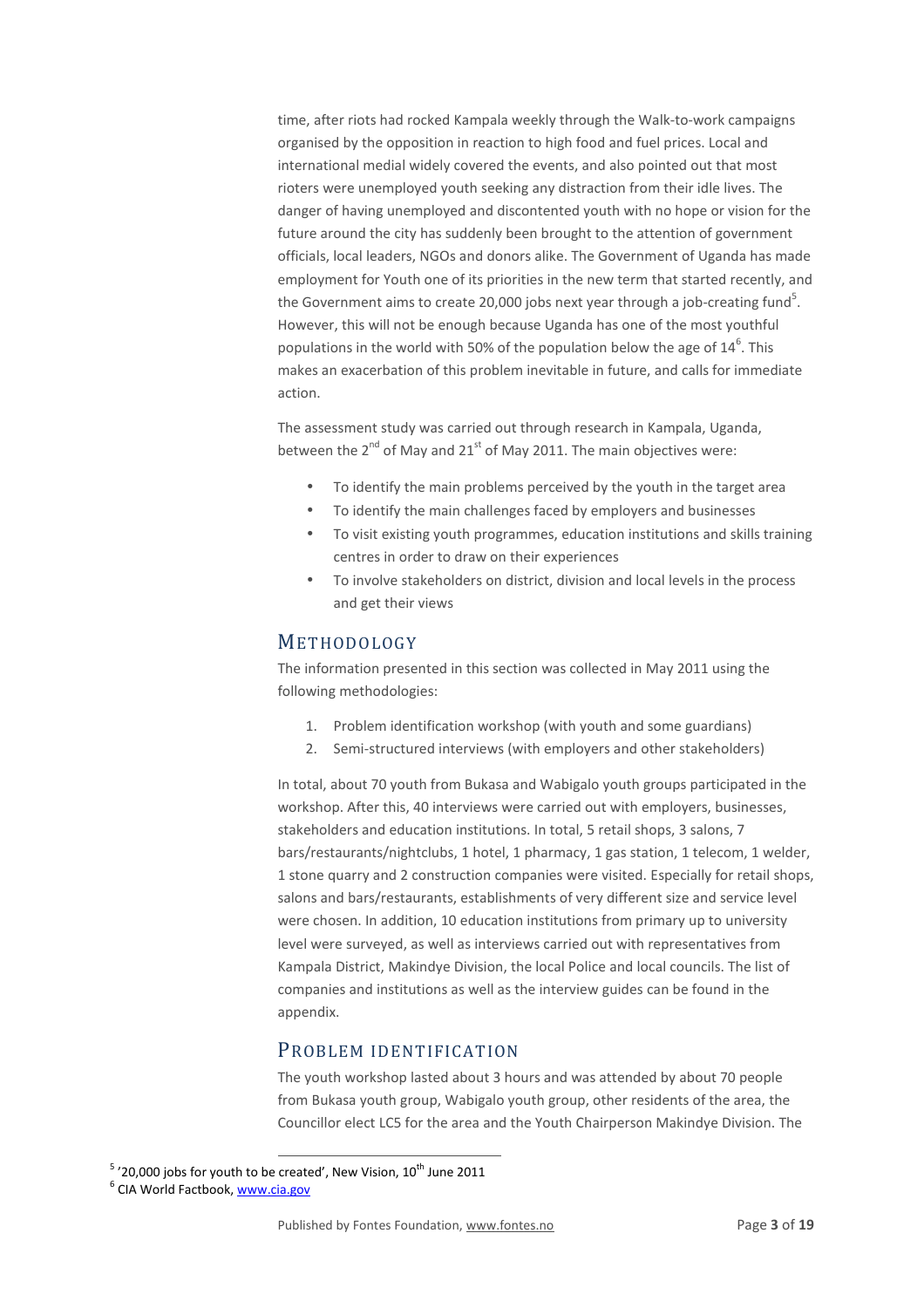workshop was held in Luganda. Fontes Foundation Uganda first outlined the objective of the project: to empower the youth for sustainable development. After this, the youth were asked to identify common problems and the reasons for them. A number of economic, social, educational, health, political and security problems were named by the participants. Then, the problems were put into categories and prioritised, until we had come up with the following 6 main problems:

- 1. Unemployment
- 2. Lack of education
- 3. Lack of start-up capital for businesses
- 4. Lack of practical skills
- 5. Lack of creativity
- 6. HIV/AIDS

Other problems mentioned but that were not prioritised were lack of public latrines, expensive water, lack of access to health services, malaria, orphans and poverty. The participants were now divided into 6 groups where they worked on one problem each. They were supposed to list what they had already done to solve the problem, what they could do themselves to solve the problem and what external parties such as government or Fontes Foundation could do. Below, each problem is discussed more in detail based on the presentations given by the groups after the group work exercise.



*Samson (Bukasa Youth Group Leader) at the workshop held in Makindye Division* 

## **UNEMPLOYMENT**

The main problem seemed to be unemployment. This was one of the first problems mentioned, and it kept coming back during discussions. Many of the other problems like lack of education or lack of practical skills are causes of unemployment. Other reasons for unemployment mentioned were lack of business skills, lack of access to credit and lack of willingness to work. Initially, the  $6<sup>th</sup>$  main problem was lack of willingness to work, but it was replaced by HIV/AIDS after loud protests from the participants. While discussing unemployment, many youths also started a debate about whether to go back to the village to practice farming is an option or not. It seemed like some had made the experience but that they had returned to Kampala because the prices of the goods they were planting fell and or because of other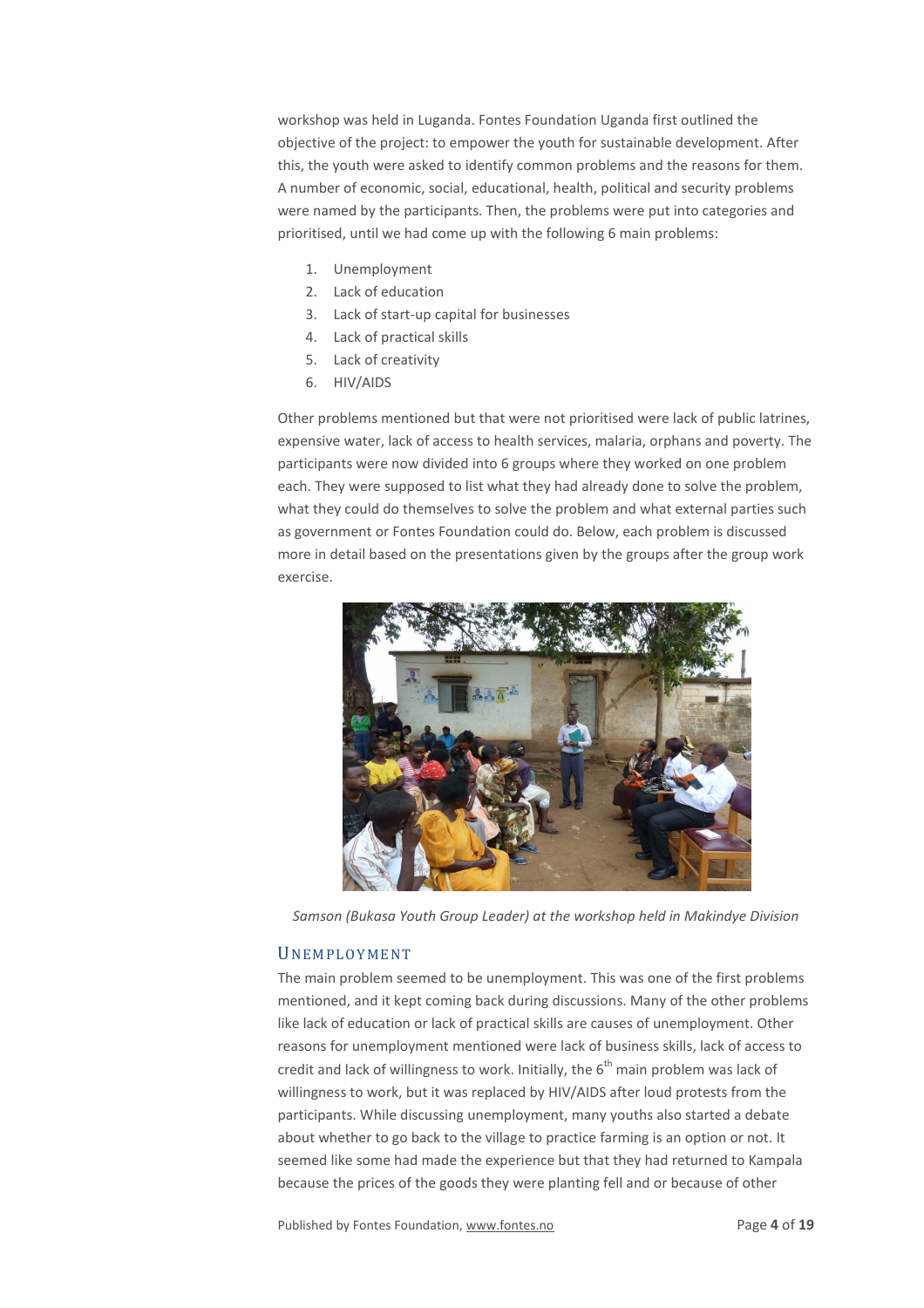challenges. Opinions seemed to be divided in the group about this topic, where the more educated ones advocated for urban farming and asking parents for small loans to start businesses, whereas others dismissed that these were viable possibilities, especially the orphans. This showed that quite a large proportion of the youth have lost hope in the future, they have given up and are not motivated to seize opportunities. They also lack the confidence in themselves to take on opportunities because of poor education and lack of any skill.

## LACK OF EDUCATION

During the problem identification exercise, we tried to survey the levels of education of our target group. This was not easy, because people felt embarrassed talking about their education levels. Eventually we learned that about 8% had never been to school at all, 14% had started primary school but never finished, 29% had started Olevel but never finished, 29% had started A-level but never finished, 7% had started university but never finished and 10% had finished university but had no jobs. This shows that the group is extremely diverse, with about two thirds reaching as far as secondary school but never graduating. The main reason for dropping out cited was lack of school fees. Others added that the quality of the education is poor, and that better supervision and quality control is necessary. Parents should be sensitised to send their children to school and to convince the youth to stay in school. In addition, the youth mentioned that schools do not teach what is necessary for getting a job, such as computer skills.

## LACK OF CAPITAL

Lack of capital was cited as a central problem for youth to start their own businesses. Some that know practical skills fail to start a business because they do not have the capital to buy tools and material. However, the youth also identified the need to learn more about how to access loans and how to make sure a business is successful so that the loan can be paid back.

## LACK OF PRACTICAL SKILLS

One of the reasons for unemployment was the lack of practical skills. Especially the boys expressed the will to learn skills such as mechanics or welding. They said there is a lack of vocational schools and many schools do not have the equipment to really get practical experience. Some also mentioned the need to have exchanges with people from other countries so that superior skills can be learnt.

## LACK OF CREATIVITY

This concept was difficult to grasp for many but it still came up again and again during the discussions. The youth mostly blamed the lack of creativity on the lack of education or skills training. However, they also mentioned HIV/AIDS, malnutrition and other diseases such as malaria, because a sick person cannot be creative. Others mentioned the poor living environment; Lack of access to proper sanitation facilities as well as garbage in public spaces also affect well -being and creativity. Some said it is due to lack of exposure; There are many business ideas but the youth are not aware of them. Thus, exchanges with people from other areas and countries are welcome. Another reason mentioned was alcoholism.

# HIV/AIDS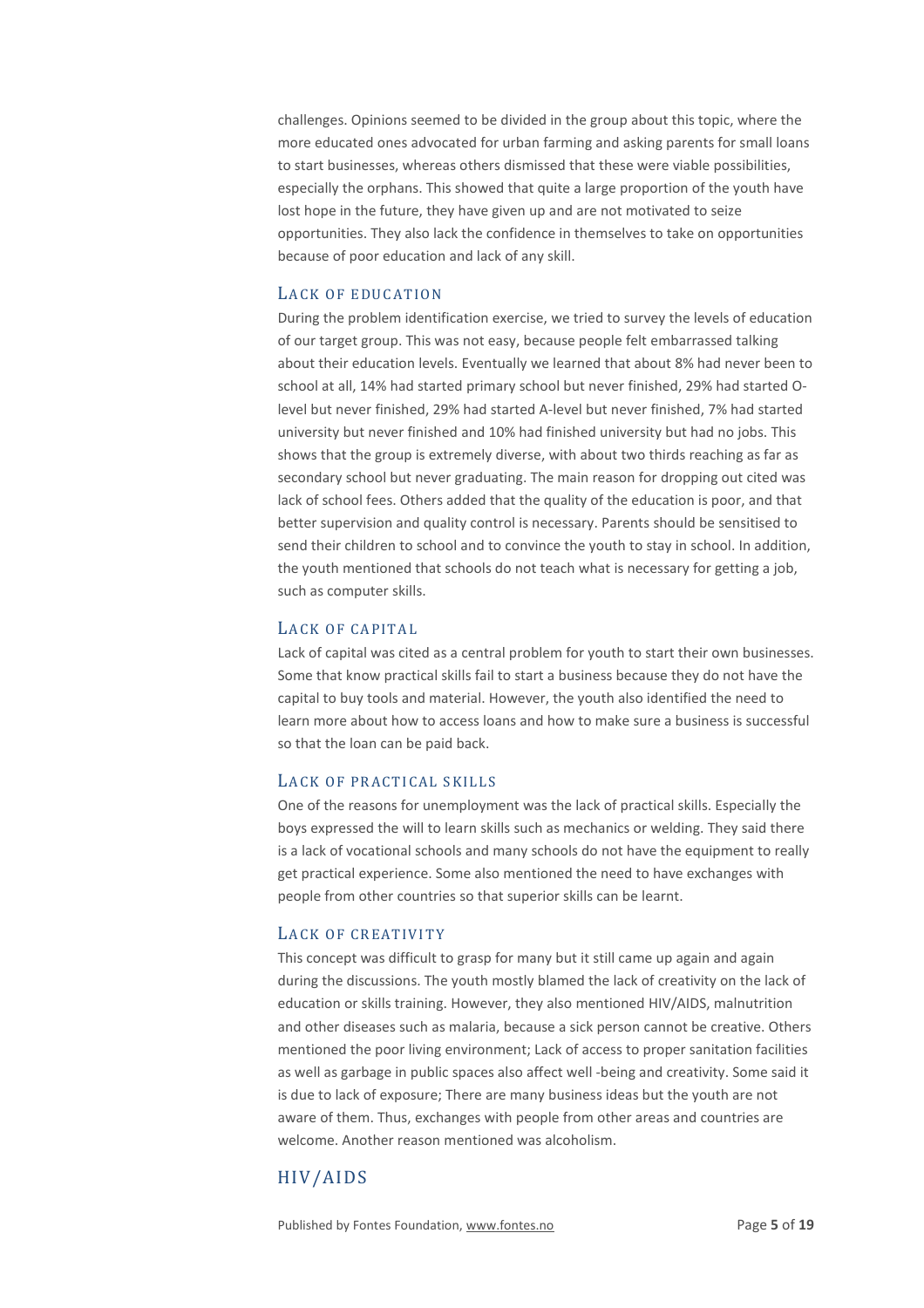The youth seems to be very aware of this disease. Some clinics distribute ARVs and offer counselling, but the youth group in Bukasa pointed out that there is no health centre in the entire parish. In addition, the lack of a distribution centre for free condoms was identified. The youth said that people do not want to go to shops and buy condoms because they do not have the money, or because they do not want to be seen buying them. They also said that counselling is not available, and in order to be effective, counselling should be done house to house and it should involve telling people how to eat properly when they are on ARVs. In addition, there should be programmes for HIV positive people where they can learn skills and still earn a living.

## **CONCLUSIONS**

From the problem identification exercise and the discussions that followed, these main conclusions can be highlighted:

- 1. The youth group is extremely diverse in terms of education, but it seems important for them that the programme can offer something for all of them. Especially the less educated were worried they were going to be left out
- 2. There was a clear demand for practical skills, especially amongst boys
- 3. Lack of credit was an important issue, however there seemed to be a lack of knowledge about existing credit and microfinance institutions, and a lack of knowledge about how to get and manage a loan
- 4. The group seemed divided on the question about willingness to work: some said openly that there is a lack of creativity and that the youth is not fully exploiting their possibilities. Others said they are unemployed due to lack of opportunities and lack of education, and that there is nothing they can do about it.

## EMPLOYERS

The employers surveyed ranged from 100 employees to self-employed. They included mostly bars, restaurants, hotels, salons and retail shops, because these are frequent in the area. However, construction companies and a stone quarry were also surveyed.

Most employers get their employees on enquiry, meaning that people come to the business, ask for work and leave their CVs. Only few advertise jobs. All employers said that employees must be able to read and write and speak English. This is especially important for employees dealing with customers, but even gardeners and cleaners were expected to have these minimum skills. Otherwise, most businesses were not particular about the education degrees. Waiters and salon workers, even welders were not expected to come with secondary or tertiary education or any experience, and many are trained at the work place from scratch. The only employers that were particular about qualifications were schools (for teachers), construction companies (for engineers and supervisors) and pharmacies/telecoms where diplomas, bachelor degrees and master degrees are required. Restaurants and bars had employees with very diverse backgrounds of education, some with only a few years of secondary school and some with degrees in completely different fields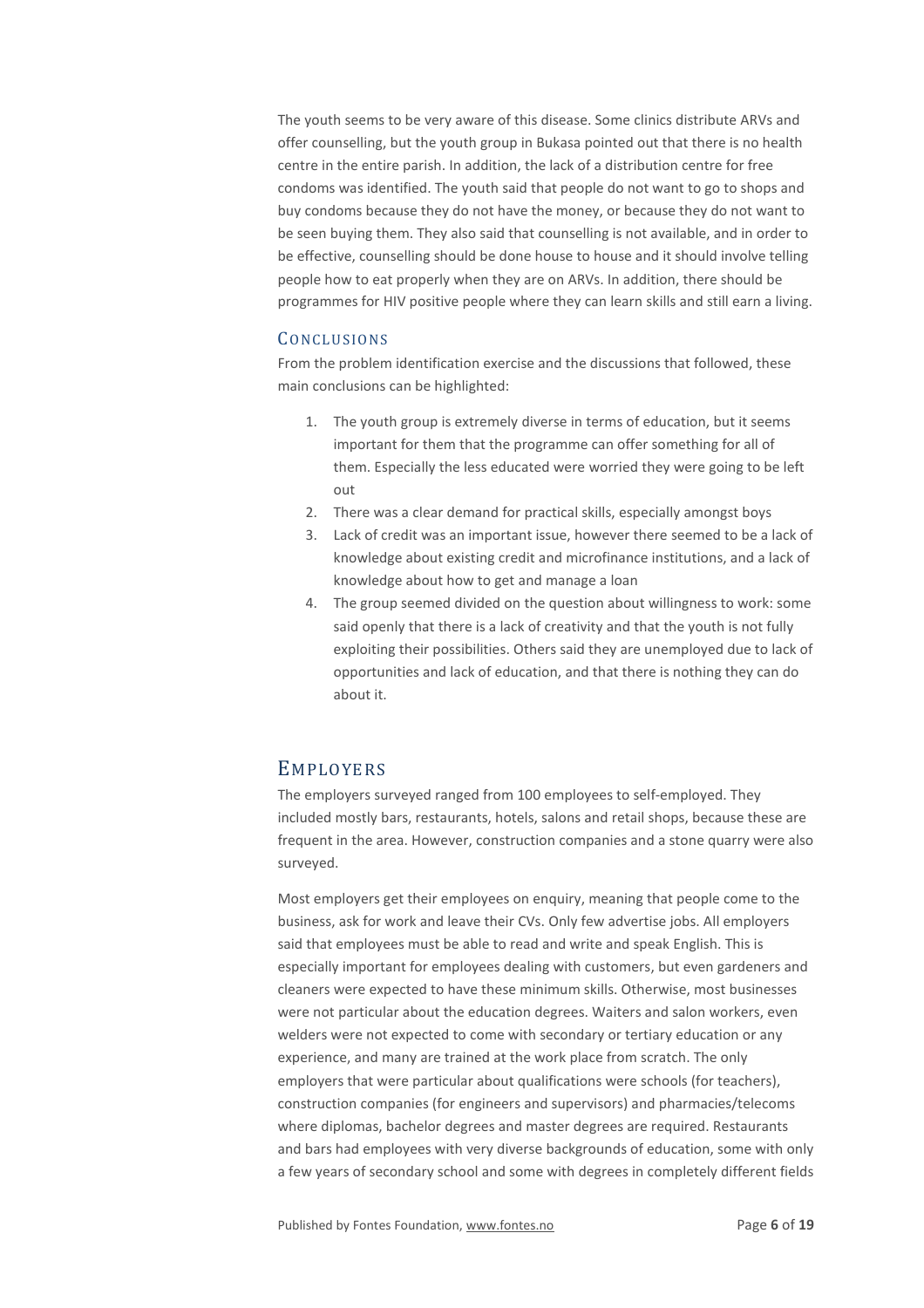such as teaching. Some restaurants were particular about the education levels of their chefs because they are critical for the business, but since the demand for good chefs is high and hiring educated chefs is expensive, some also opt to train them themselves.

Most businesses had an extremely low turn-over, with employees staying as long as 10 years. This was especially true for businesses that seem to choose their employees carefully. However, almost all bars, restaurants and nightclubs had extremely high turn-over, with people staying on average 2 months and often only for a few days. This is a problem for the businesses because they spend time training new employees all the time.

Asking for salary ranges was a sensitive matter and not all respondents were willing to reply. However, some general trends could be found: people working in local restaurants in the slums or as assistant shop attendants can expect from 30,000 to 40,000<sup>7</sup> per month. Larger shops and supermarkets are able to pay between 60,000 and 100,000 per month. Waiters earn between 100,000 and 200,000 per month, however many are given food at work and transport allowances, and they can take home tips between 5000 and 50,000 per day depending on the business and its clientele. Waiters paid on a daily basis are given 6000 per day. Most restaurants let the waiters keep the tip they earn in order to incentivise them to give good customer service. Only few have tip boxes where tip is shared amongst all waiters. Non-teaching staff at schools such as gardeners and cleaners can earn between 60,000 and 100,000. A sales person in a shop can earn about 100,000, but some are given food and transport allowance in addition. People working in salons can get from 50,000 in small salons, up to 400,000 in larger salons. Management personnel in most businesses can earn from 300,000 to 1 million shillings per month, and most of these have diplomas or university degrees. However, even a pharmacist with a diploma will only get about 150,000. Chefs are paid between 400,000 and 800,000 and good chefs are extremely demanded. Many hire chefs from Kenya because they fail to find qualified Ugandans. It was extremely difficult to estimate how much selfemployed businessmen are earning because none of them calculate profits or were able to say how much they can take for themselves in a month. However, some salons and retail shops have grown to be able to pay employees, so the wage levels above can give an indication.

Compared to the expenses of living in Kampala, these salaries are low but this is how the market is. Most people pay at least 200,000 per month for rent, and school fees easily amount to 300,000 per term for each child.

Most employers replied that they prefer to hire staff from the local area. The main reason was late coming and people being delayed in traffic jam. Some businesses need to be able to call staff on short notice, for example mechanics when machines break down or waiters when there is an event. In addition, the employers can spend less money on transport allowances, although not all give them. Managers of bars and restaurants also worry about the security of their staff when going home late at night, and prefer that they stay close.

 $\overline{a}$  $7$  100,000 Uganda shillings is currently about 40 USD or 220 NOK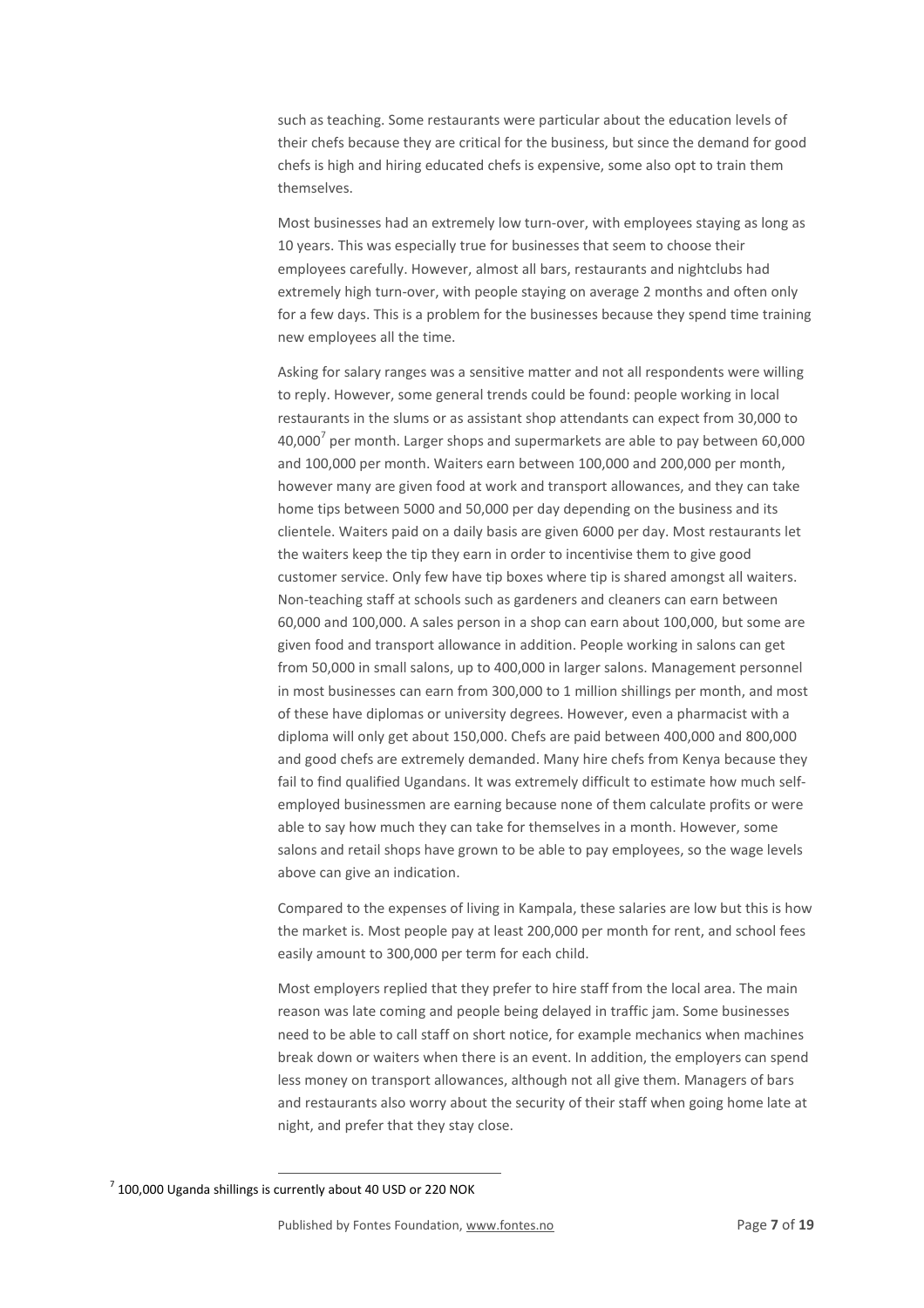Many employers had complaints about their employees. A general strong trend was that employers think that the youth today is lazy and not willing to work hard. They say that the youth lacks vision, motivation and interest, and all they think about is money. They do not have a goal in life. Being a good professional or doing the job well is not a motivation, so employers have to find ways to motivate employees to do a good job with money incentives. Stealing goods and cheating customers on bills is widespread and extremely difficult for employers. Margins are small, so when goods are stolen it can seriously affect the business. This does not seem to bother employees, and some employers even claim that they look for jobs not to work but to steal. Employers think this comes from the general corruption in society and especially the impunity of politicians that steal public money. Employers also say that it is difficult to see the ability of an employee in the paperwork because many certificates are fake and even if an employee has a diploma in catering this does not mean they know their job. The quality of vocational schools is poor, and therefore some prefer to hire Kenyans from famous hotel schools. Other problems are that employees do not take their job seriously and show up late or do not come at all, and their body language shows they do not want to work. This is a problem, especially in jobs that involve customer care. In addition, employees prefer to be paid on a daily or weekly basis, and do not want to wait until the end of the month. Employers say this is because they do not have a savings culture, and just want money quickly to spend on pleasures such as alcohol. Many youths live at home and get food at home, and they do not see why to work long hours for a small pay. Uganda does not have a social security system, so extended family caters for unemployed family members. This is good in bad times, but also reduces the incentive of the youth to get into employment. The youth want to start with a lot of money immediately, and are selective about jobs. They see the people in the suburbs owning large houses and driving big cars to work in town every day and want to be like them, not knowing that most of the cars are not theirs and most of the houses are on credit or built with stolen money. Employers say that workers that have gone through extreme hardship, come from the village or are orphans are much better workers because they know that this is their only chance. One employer even went as far as saying that it is good that the cost of living has increased, because this might put more pressure on the employees to be serious about their work. Especially jobs that involve manual labour or long working hours are unattractive for the youth; most of them want jobs in offices or supermarkets. It has to be noted that the foreign employers complain the most, however also Ugandan managers express their frustration.

Seen from a different perspective, many employers also exploit their workers. Almost none of the employers surveyed sign contracts with their workers, so that they can be dismissed any time without pay or compensation. Only few employers provide health insurance or cover some health payments, and there is no minimum wage. Especially uneducated workers are taken advantage of. Payment on a daily or weekly basis does not allow for long-term thinking or savings, and gives the workers little confidence in the future.

When asked about what skills they look for in a good employee, most employers said: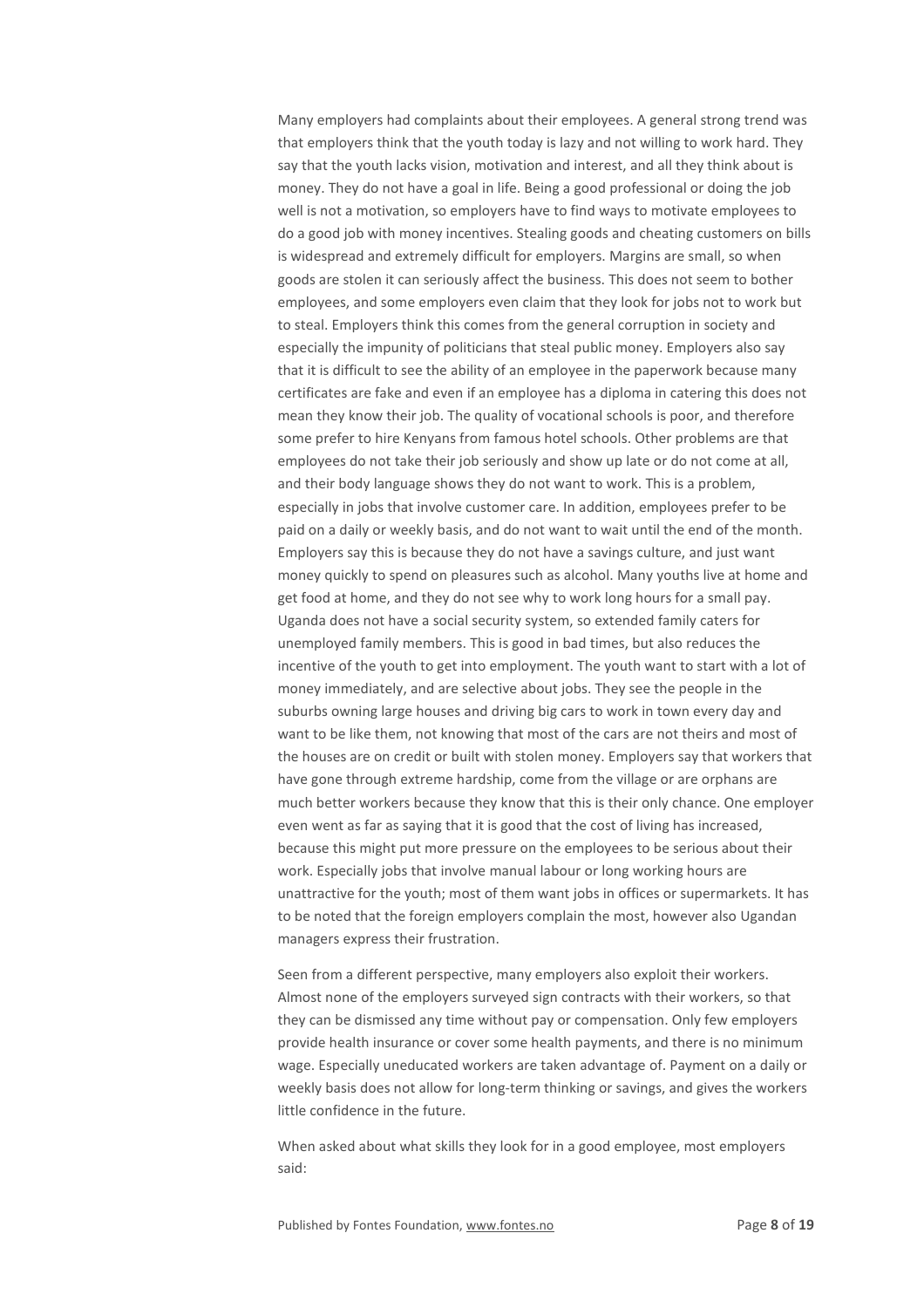- Honesty
- **Loyalty**
- Hard working
- Reliability
- Motivated and willing to learn
- Must love their work
- Has a vision and a plan in life

Others added specific qualities for the work that needs to be carried out such as good communication, well dressed, well presented, efficiency, physical ability, self-confidence, able to talk easily to customers and language skills (English, Swahili and French). In short, it is not the education or experience that counts, but the value that the employee is able to add to the business. Most employers said that if the employee is willing to learn there are possibilities for promotion after onthe-job training, and several even mentioned specific cases where a cleaner or a waiter had been promoted

#### **Starting a salon**

One lady had only started her salon two months ago. She had placed her new salon next to two other, established salons in the same building. Salon businesses do well in Kabalagala due to the high levels of prostitution and the demand for beauty services. The lady said she has no experience in hairdressing, but she was working with her mother all her life and had a dream about starting her own business. Finally her aunt gave her some money to start up. She hired a girl with a certificate in hairdressing. and is now learning the profession herself. Her main challenge now is to get customers, because the neighbouring salons already have a customer base. She has no knowledge of book-keeping and business management, but says she would like to learn.

to better positions with better pay after showing their loyalty, motivation and willingness to learn.

# SMALL BUSINESSES

Amongst the employers, many were small businesses. Since this project has a special focus on entrepreneurship, some lessons from the interviews with the owners of small businesses will be included here.

Most small businesses had started up during the last year, several in the last few months. This shows that there is a spirit of entrepreneurship and that the market is quite dynamic. Most people said that what motivated them to start a business was the desire to make money, but some also said it was because they love their profession. Most businesses had experienced rapid growth over the short time in operation. Some had already added new features such as fridges in the last year, and others had started alone but are now already employing several people. No business owners reported that they had taken a loan to start the business. This is because most microfinance institutions do not give loans to people that have no business (you have to have had the business for at least 1 year) and they also require securities. Some got the start-up capital from relatives, others had started with almost nothing. Others worked as an employee for several years and saved up enough to start the business. Getting the capital was the biggest challenge, followed by paying the trading licence. Some said that the trading licence (normally 50,000) was more than their start-up capital. Some businesses had taken up loans after the business had taken off, for example short term loans to increase stock. These loans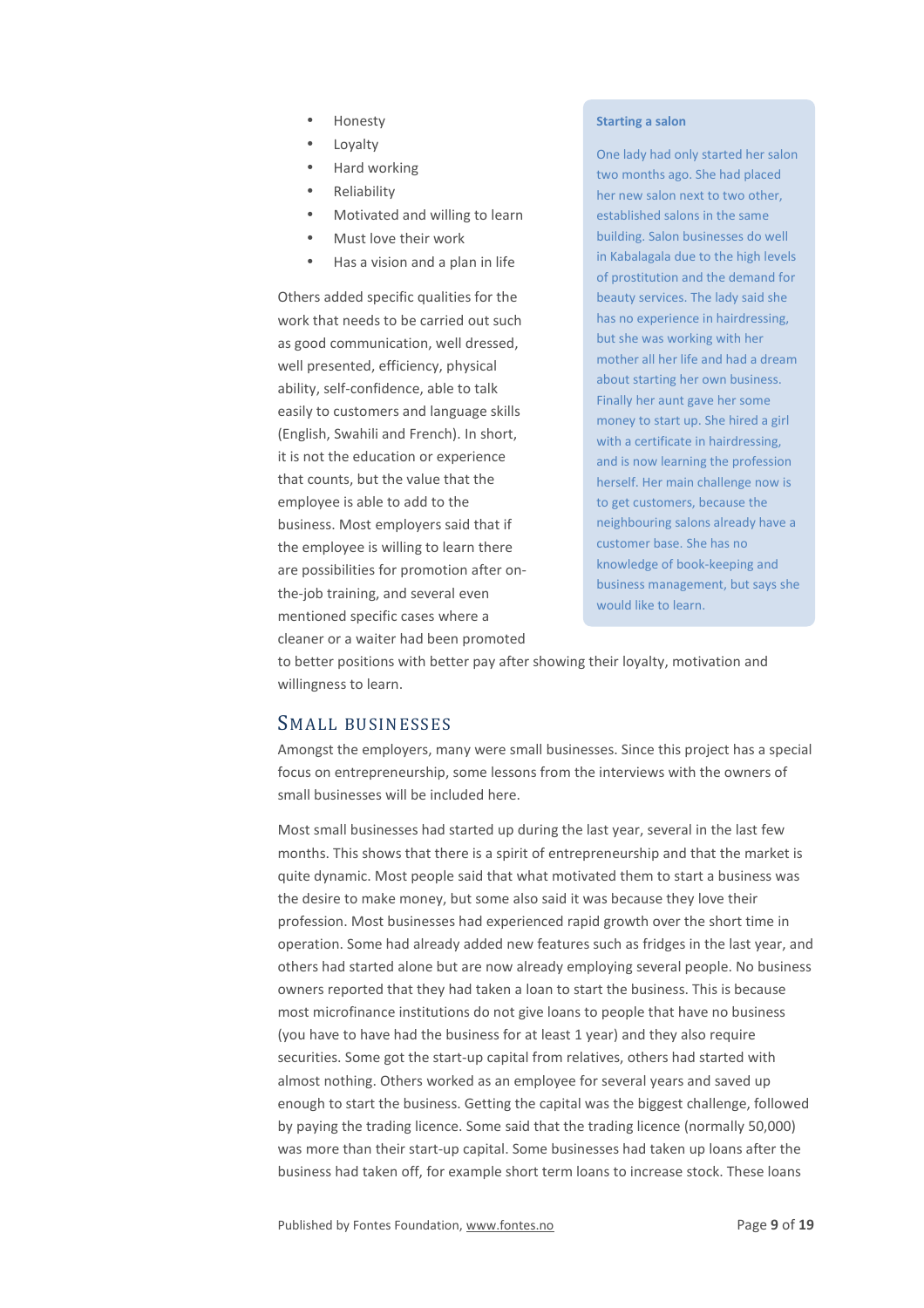are provided by microfinance institutions and have to be paid back within 6 months. Other challenges are competition; many people start the same business as neighbouring shops. This shows lack of knowledge about how to interpret the existing market and have a good business idea. People see that other businesses are working in the area and think they can copy them, without thinking about the limitations of demand.

Most business owners do not keep records at all. Some keep records, however they are not able to calculate profit. It was extremely difficult to try and understand how profitable the businesses were, or how much the owner was able to extract for own use per month. Probably the values are between 40,000 and 100,000 per month. Some business owners had little education, whereas others had a diploma in hotel management and one was a teacher. She said she was earning more with her shop than being a teacher in a private school, although she only started the shop a year ago. Most shop owners said that they would like to learn more about business management, especially saving. Capital seems to be a challenge for many businesses even if they are already in operation, because they have high running costs such as rent. However, when asked what they would use the money for if they got a loan, almost all replied that they would increase stock or buy more materials, and only one or two said they would use it for investments that can benefit the business in the long term, such as better tools or machines.

#### **Saving over time**

One owner of a salon told us the story of how he managed to start his own business. He worked in a salon for about three years in order to learn the profession and to save money. Every month he used some of his salary to buy some equipment for his future salon; a hair dryer, a chair or a mirror. After three years he managed to get a shop and started the renovation, still working at his former work place. When the salon was ready he put a person to work there, but he still had to keep his employment to finish all payments. After a year he was finally ready to go and work in his own salon. From that moment business started to take off. Now he employs 8 people in the salon, and has modern equipment such as sinks, hot water and electric dryers. He does hair, nails, facials and massages. He trains most of his staff himself, and one of the most important features he looks for is that the person must really love the profession. In addition, employees must be able to make the customers their friends, because then the customer will come back, even if the service was not perfect. He encourages the youth to work hard and have a long term project, and to love their work.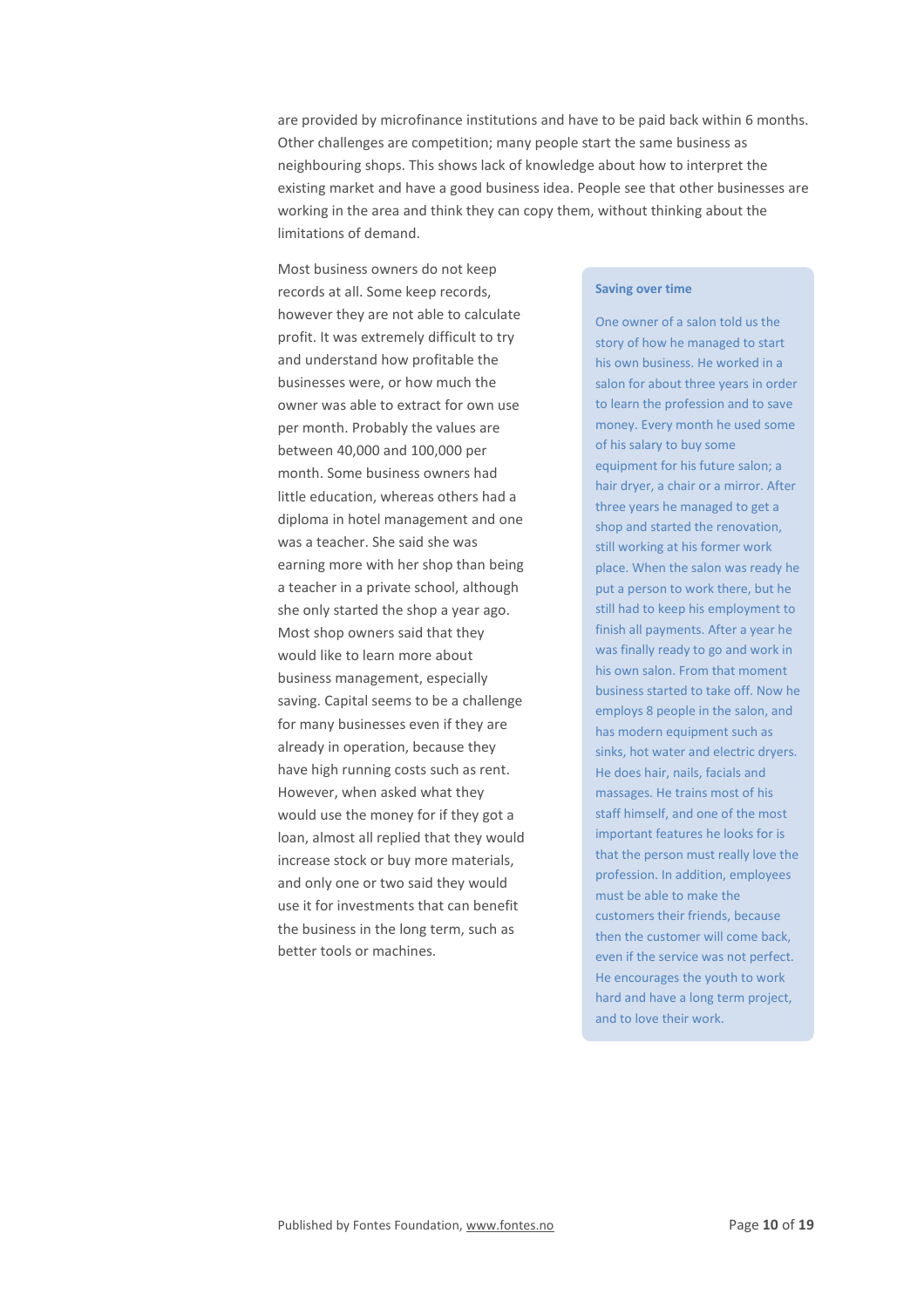

*Kabalagala Youth Group Metal Workshop and other businesses*

# EDUCATION INSTITUTIONS

Some education institutions visited were in the project area, others outside. There were several objectives with visiting the education institutions. Some are employers and stakeholders in the project area. Others run similar projects focusing on youth and vocational training and can contribute with experiences that should be taken into account when designing this programme. Others were visited because they have resourceful people that work with youth and education on a daily basis, and can give important insights into the problems and challenges facing the youth today.

In Uganda most private education institutions are run strictly as a business. This means that the school fees that children pay need to be enough to pay salaries, running costs, investments and maintenance. Some schools, however, are attached to churches or other charity organisations, and have an objective to provide low-cost education for disadvantaged children. These either subsidise running costs with external support, or they cover investments such as new buildings with donations. All institutions visited that had this policy were supported by churches, mostly catholic. Since the government does not operate many vocational schools, most vocational schools are private. Vocational schools have an extra challenge because in order to teach practical courses, equipment such as tools, machines and materials are needed. School fees for vocational schools can therefore be high. Some vocational schools use the curriculum given by the Uganda National Examination Board (UNEB), whereas others make their own curricula. In addition to the course, students need to go for industrial training for three months after completing either one or two years. Some institutions find the placements for the students, others do not. The length of the courses also vary, some offer certificates of one year and diplomas of two years, however if students come from lower levels of education even certificates can take two years. Some even offer certificates of three years. In the Ugandan curricula there are elements of entrepreneurship training in all vocational courses, however it depends on each institution how much this is emphasised.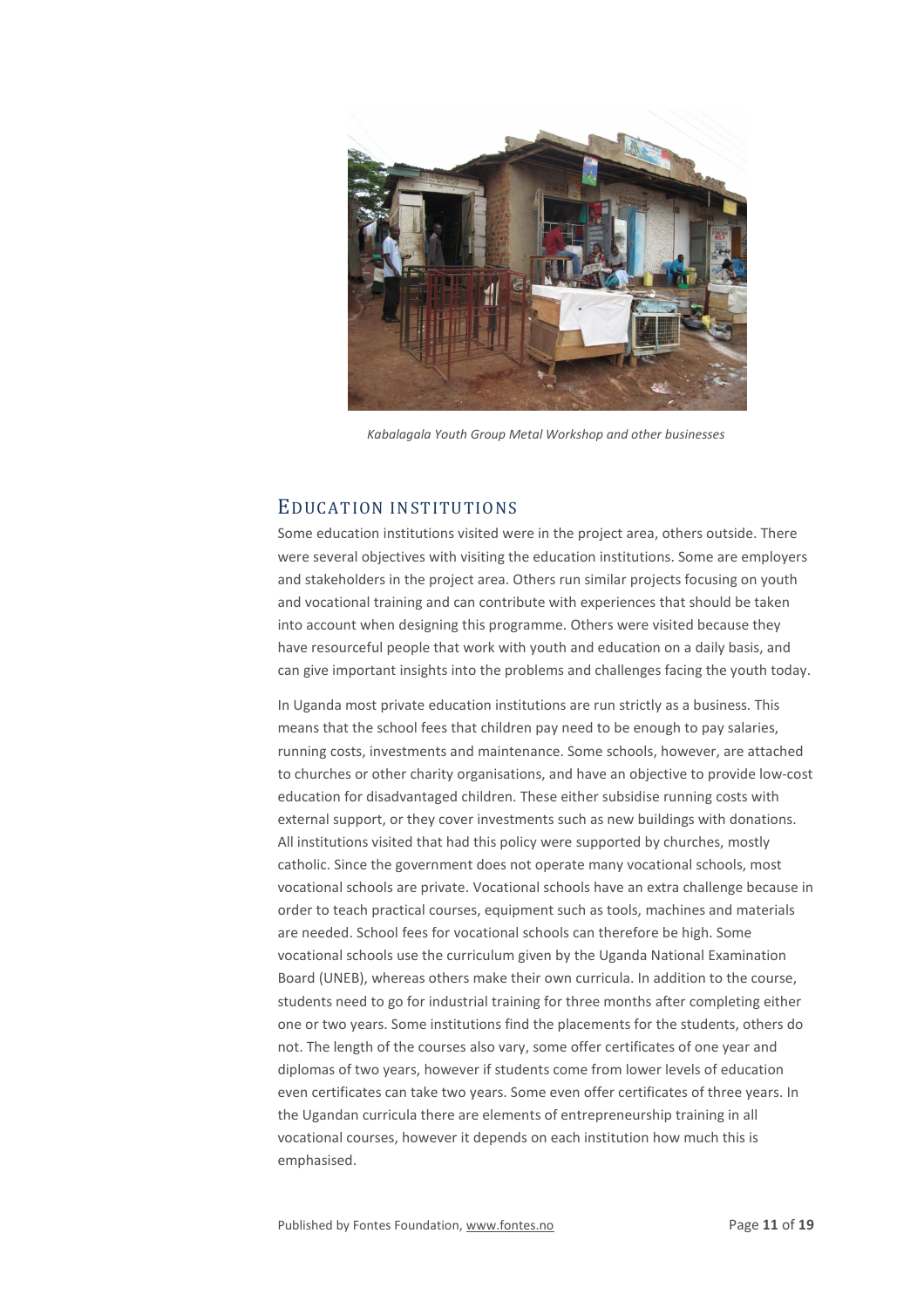When asked what most students do after they leave vocational training institutes, most answered that they go into employment. Some are employed by the businesses where they do their internships. Others go in completely different directions such as police or the prison guard, or work in factories. Only few start their own businesses, mainly for two reasons; they lack access to start-up capital, and even after finishing the course they do not feel confident enough to start a business.

Many of the senior teachers interviewed also had interesting insights into the general problematic of the youth today. Most have been in the education sector for many decades, and have been teaching at different institutions. Some of their views are summarised below.

Generally, teachers at all levels (primary to university) think that there is something wrong with the education system. They see that students waste time on many subjects that are not useful to them and do not prepare them for either being a good employee or starting a business. They say that students are only taught to repeat what has been said and do not understand fully what they learn. They are not forced to be creative or problem solvers, and can in most cases not apply what they have

#### **7 Things That Will Destroy Us**

One of the senior lecturers illustrated his thoughts about the youth today with the following poem by Mahatma Ghandi:

- 7 Things That Will Destroy Us
- 1. Wealth without work
- 2. Pleasure without conscience
- 3. Knowledge without character
- 4. Commerce without morality
- 5. Science without humanity
- 6. Worship without sacrifice
- 7. Politics without principals

learned in practice. This leads to passive students that are not self-confident and not creative, and do not know what to do with their lives. They go to school and study in order to get a certificate, not to actually learn something. Many are pushed to do things they do not want to do, and most do not know what they want to do at all. After finishing tertiary education, they expect government or somebody to give them an office job. When they do not get one, they do not have the energy or creativity to find something to do. Many people sit in offices in jobs that they dislike, and this also affects their productivity and the possibility for businesses to grow. In the long run, this will affect the economy as a whole.

Some of the older teachers were terrified with how the young generation has changed, and attributed this both to lack of guidance from parents but also to the influence from media such as TV. The previous generation had to work hard through war and bad times, however the young generation has grown up in a stable country where food is enough. They therefore find pleasure and leisure more important than work. In addition, the modern consumer society adds pressure on the youth to always have new clothes, shoes, phones and gadgets, and money is spent on this instead of saving for the future.

Teachers think that one of the biggest problems is the lack of career guidance. Parents are not able or willing to guide the youth, and most of them do not know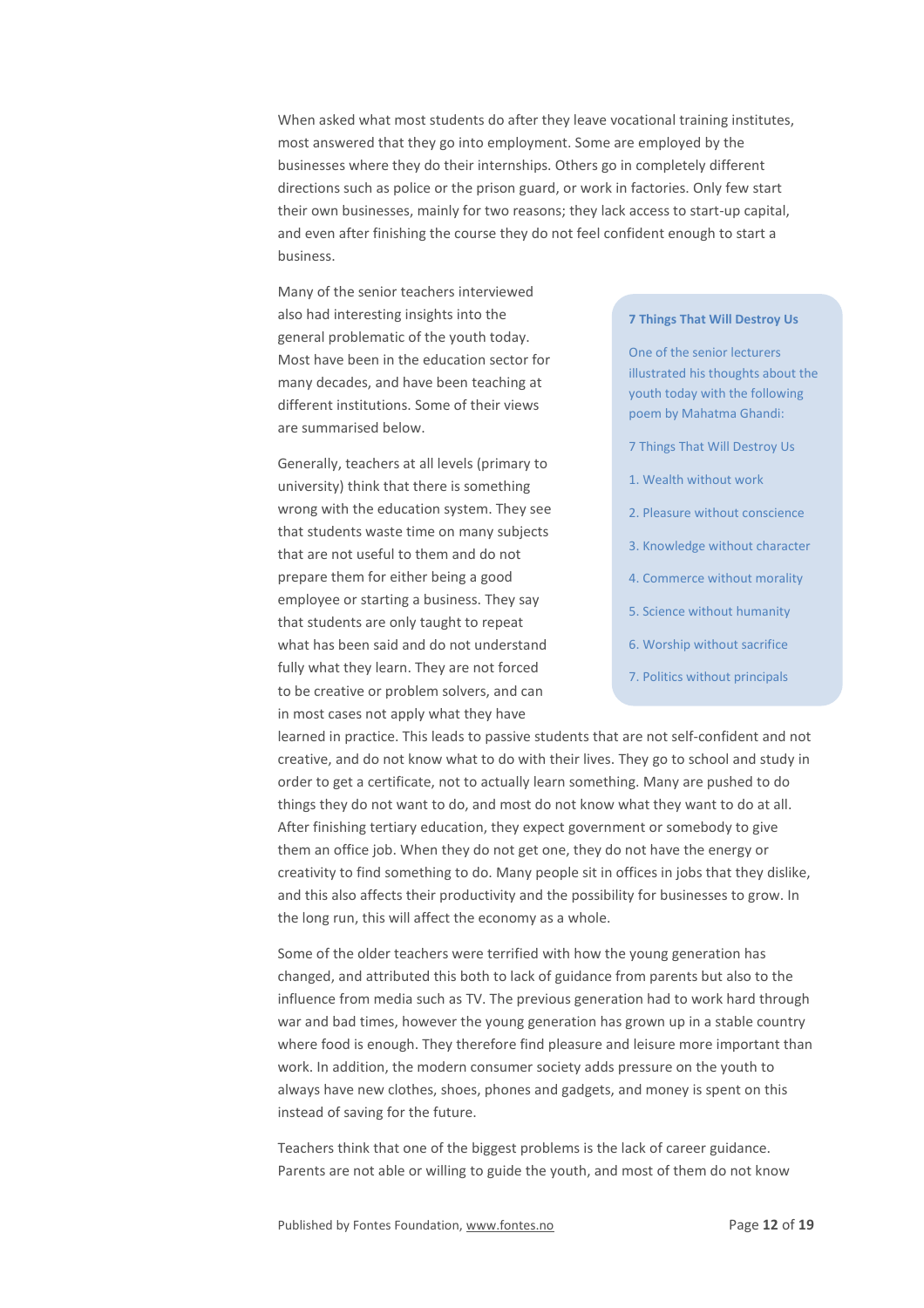what they want to do. Career guidance should therefore be available at all schools and universities. Another thing teachers are asking for is more practical skills in schools, even in traditional academic schools. This can teach students how to use their hands and their creativity. If they drop out of school, at least they have learned something useful. However, practical courses are expensive due to the need for tools and materials. Teachers also think that doing practical courses can boost the self-esteem of students, because they can see the product of what they have done. In general, the economy has so many opportunities for productive activities, however most of the youth only want to go into the services sector where the growth potential is limited. Lastly, teachers think that entrepreneurship skills and business management skills should be integrated from primary level and emphasised on secondary level. Students should be able to write project proposals and business plans, make market assessments and calculate profits so that they can start successful businesses. Nowadays, even students that have studied business at university level struggle to make a simple business plan that can be applied in practice.

One education institution and one project were particularly close to what this project wants to do, and therefore these cases are explained more in detail below.

## **SHARING**

Sharing is a youth centre not far from the project area, in Nsambya. It is connected to the Catholic Church, and has been operating since 1989. It has several activities for the youth:

- 1. Vocational skills training (tailoring, catering, carpentry)
- 2. Sports (football, badminton, basketball, volleyball, baseball, table tennis)
- 3. Dance (breakdance)
- 4. Library
- 5. A and O level exams (high school diplomas)
- 6. Computer room

In the vocational training section they offer certificates of one or two years, and they currently have about 60 students out of which almost all are girls. Some students register to take the "external" certificate (UNEB), others just get an internal one. Students pay relatively low fees (<100.000 per term) and students that struggle to pay are allowed to pay in installments or are offered small casual jobs around the centre to pay for the fees or the other requirements. The fees include two meals per day, and the centre does not include boarding facilities. The centre tries to support its courses by taking on work in tailoring, catering and carpentry, however only the carpentry workshop manages to make sufficient money from the local demand. The vocational courses include basic English, basic mathematics, business skills and entrepreneurship, however not enough since the time does not allow it. At the same time, both the teachers and the priests constantly counsel the students, and every Friday they attend "life skills" sessions with the priests. Although the centre is connected to the Church and religious education is part of the programme, Sharing does not discriminate in terms of religion and everyone is welcome. After finishing the course, the students go for industrial training for 3 months. Some get employed by the companies they intern for, and others try to start their own businesses.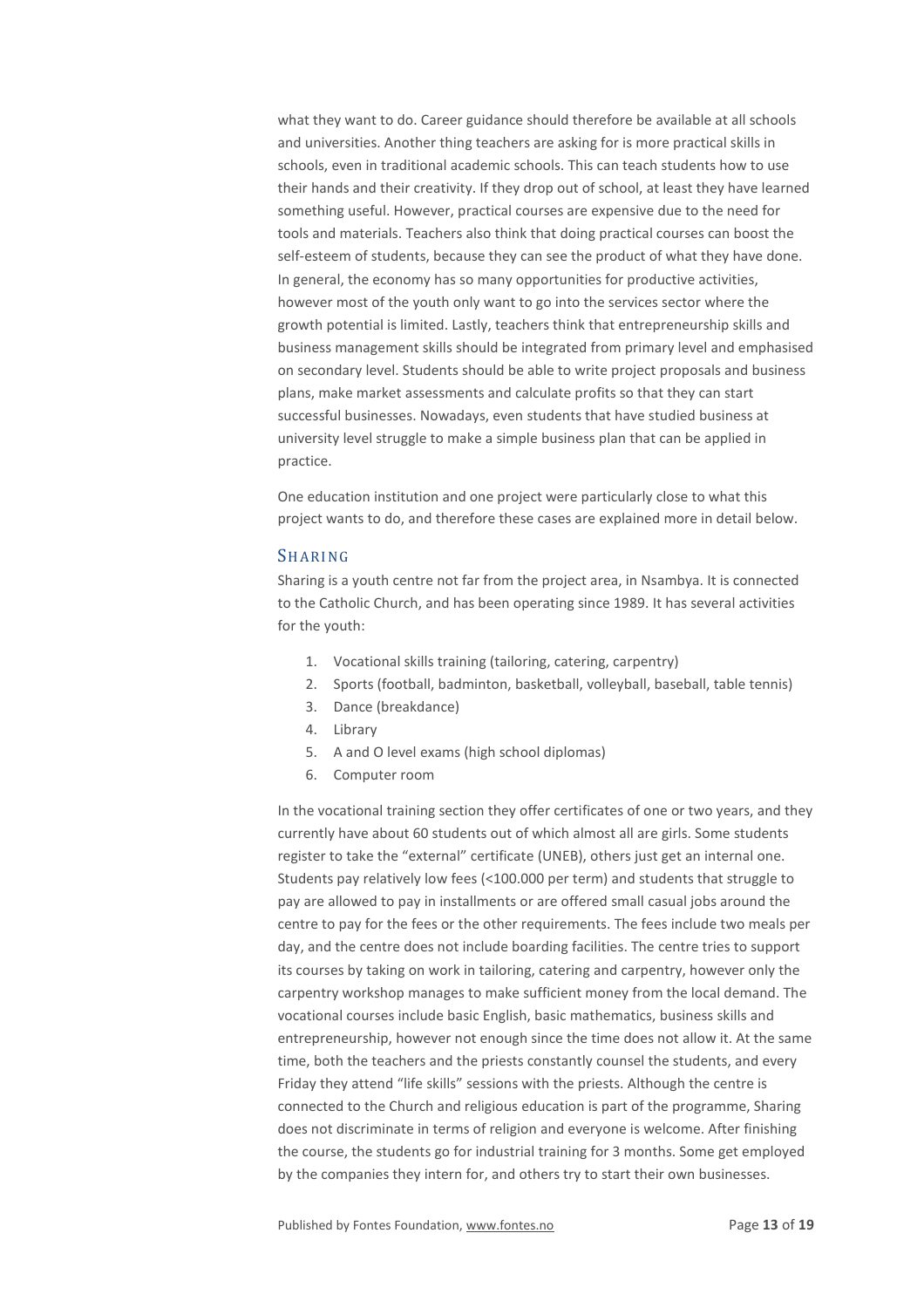Sharing tries to help some of the most brilliant students with start-up tools so that they can get going.

The sports are the most popular activities at Sharing. All the teams have great success in competition, and the football team even played in the Ugandan national league once. School scouts come to the Sharing teams to pick out special talents and give them scholarships for secondary education. Sharing has one of the best break dance groups in Uganda. More than 600 youth turn up for the sports and dance activities. They have to pay a small fee, about 1000 shillings per month. This is to make sure that the youths are really motivated and serious. The centre provides all equipment and clothes, and they have most of the pitches themselves. Only for football they use a public space. The coaches are hired part-time to come and coach the teams in the evenings, and they also take time to talk to the youth and counsel them. Once a year the centre organises a youth festival where different sports competitions are organised, but also other games such as poetry competitions. This brings the youth together, and also helps the centre advertise the courses and rise funding locally.

The library provides a space where students from both Sharing and other schools can come and study. Many youths from the area live in slums where they have no space to read and where they are distracted by noise. They therefore come to Sharing where they can get access to books against a small fee, and study in a quiet environment.

In order to give the students, who drop out of secondary school due to lack of school fees, an opportunity to still complete their education, Sharing offers them the possibility to register for the national O- and A- level exams. Students read on their own and use the library to prepare for the exams, and in this way they can get their certificates without having to pay school fees.

Teachers talk about many social problems that affect the youth's ability to learn and develop. Many live with guardians who want to use them as maids or houseboys, and do not allow them to go to class. Many are physically and sexually harassed at home. Others turn to prostitution to get money to survive, and get pregnant. Some are married off very young, and their husbands do not let them go for training.

### KIBO FOUNDATION

Kibo programme was launched four years ago by initiative of founder Abraham Temu. They started with only 8 students and only 8 computers in Kansanga, Kampala. Now they have 25 students per class. Over four years of operation, Kibo programme gave way to 300 graduates, with an average of 115 students per year. They have a 90 % of success, from which a high percentage of students end up having their own business.

The programme covers but is not limited to foundational ICT (Information and Communications Technology) skills, project and financial management skills, and skills related to community development and entrepreneurship. The current in – house programme is 15 weeks long.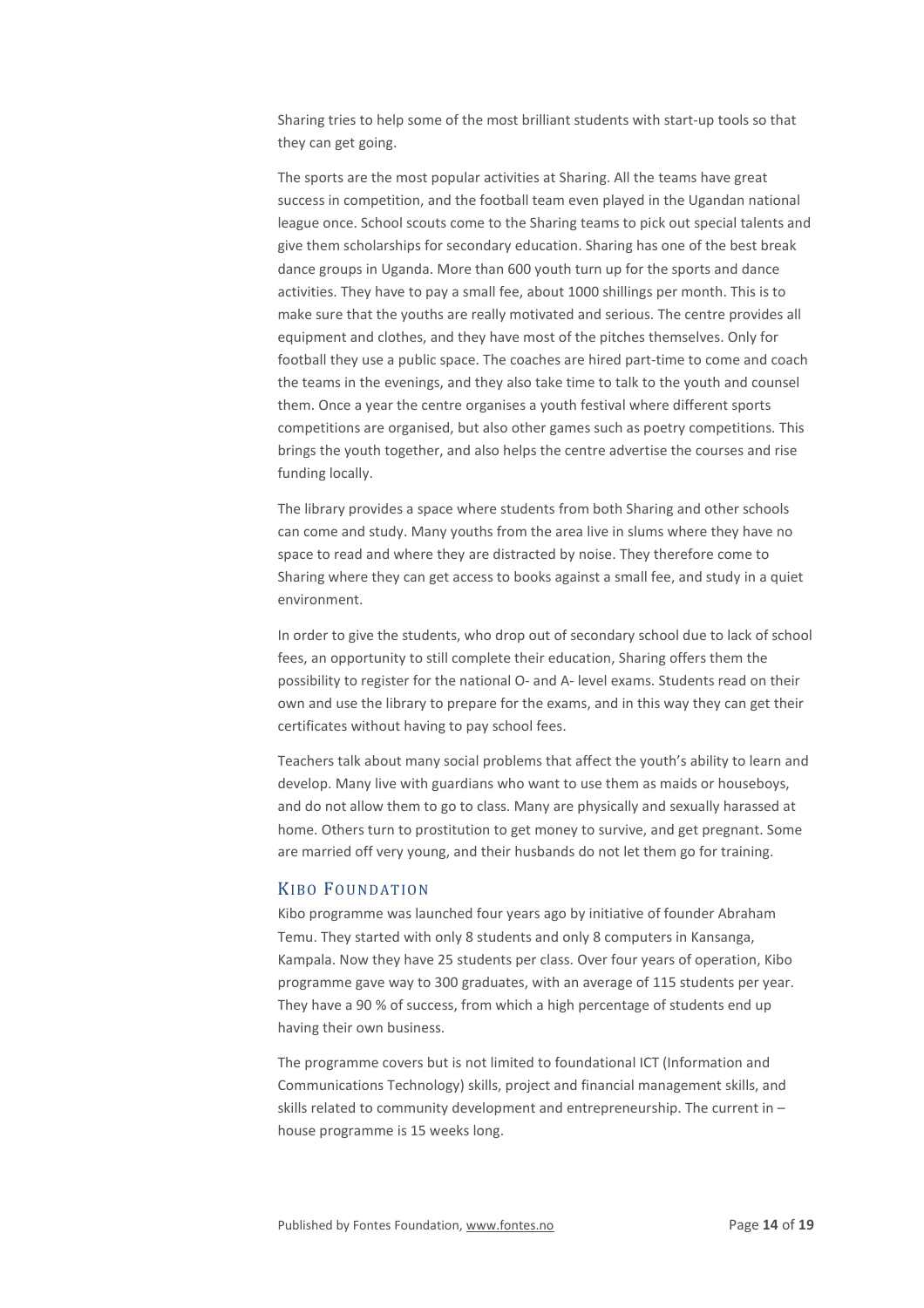The programme targets youth between 18- 30 years of age. The average age over 4 years is 24. It´s an equal opportunity programme open to eligible young men and women including those who are out of school, unemployed, disabled or unskilled. The students vary in regards to social and regional status, as they come from many areas in Uganda, Rwanda, Kenya and even Sudan.

Kibo has established a set of steps in order to be admitted within the centre. Students first fill out a form and drop it off at centre. After that, team of trainers and board members call students for a first interview. Students are asked about their backgrounds, personal, educational and professional skills. Trainers and board members discuss each student among them and they choose students for each class carefully. Students will have to pay a small registration fee, and there are also a few institutions which give scholarships so some students.

Kibo Foundation keeps track of their students once they graduate until now, they affirm it is a hard task but it is the only way to have a record of the success of the programme. The different ways they do it, are emailing, telephone calls and through different events. They may also call former graduates in to come to the centre and talk to the new students, and they are always invited to every graduation parties. Thus, there is a good exchange of ideas and communication among all.

Kibo main training value is to give back- self powering aid. Hence mentors and trainers strive to engage youth within their communities at the same time they are learning. They have created a community programme, and each class is expected to raise money to give to any institution, church, orphanage, etc. of their choice within the community. This is key to Kibo programme and mandatory for each class. Thus, after 15 weeks, students in each class not only learn course skills but they contribute to the development and well being in the community. Students get to see the insights of a community project as a team, by being leaders, community participants, empowering fundraising effort and giving forward.

Apart from the community project as part of the program, students are required and expected to cover 25 hour of community service. Without this, they will not be able to graduate.

The course program is divided into 2 parts:

- ITC skills, 2 teachers All courses related to computer skills and typing (Kibo is very strict about following up with student´s typing abilities and improvements)
- Life skills (mentoring, guidance and counseling are included here), team of 4 teachers/mentors - 4 main groups:
	- Job application process
	- Project management
	- Proposal writing
	- Integrating thinking
- After graduating, students have the possibility to engage in internships at companies and workplaces, previously arranged with Kibo and partners.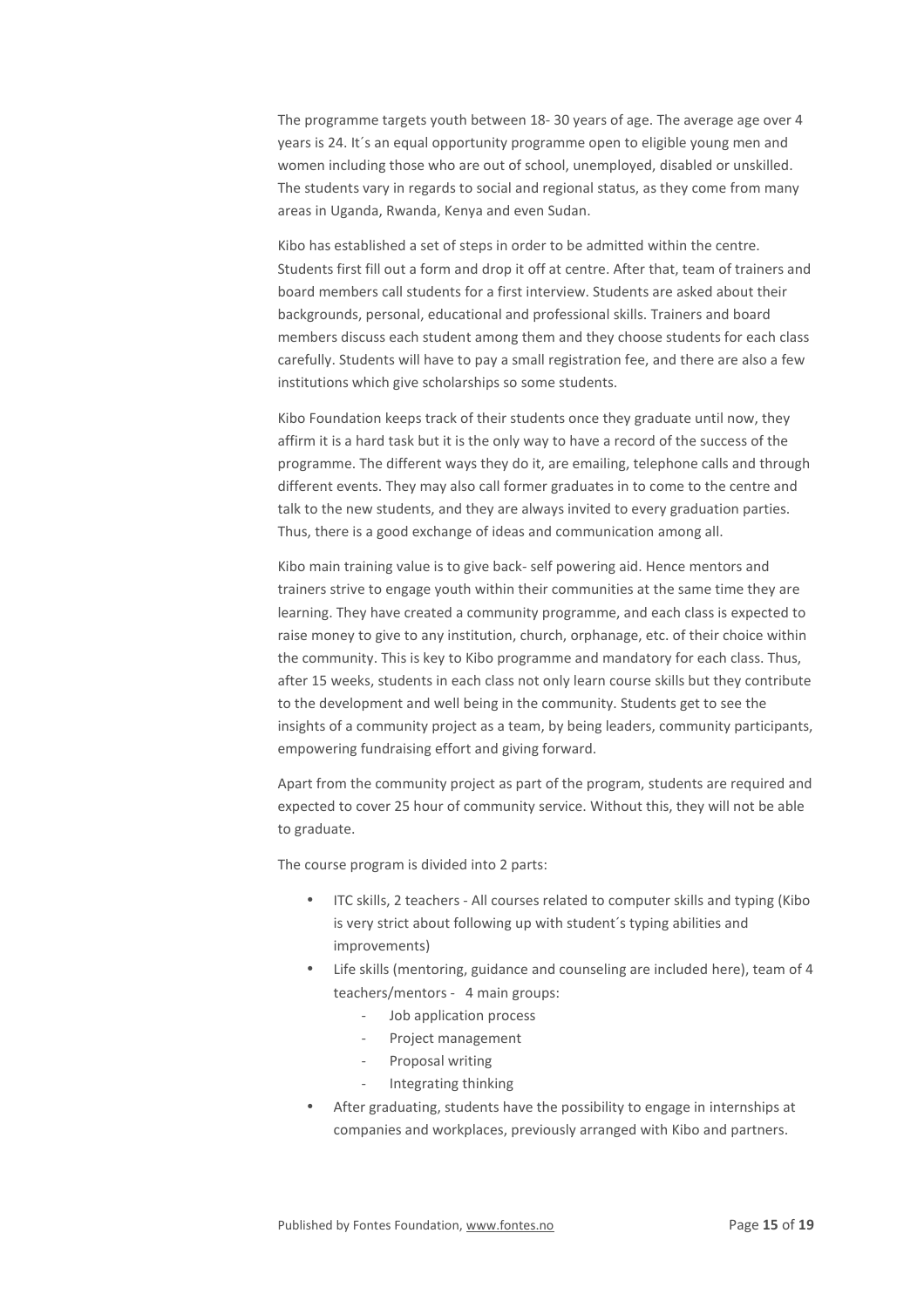• As Kibo founder stated: "Kibo programme is an evolving one". This means, they always leave a margin within the program for possible and future changes.

# YOUTH EDUCATION PACK PROGRAMME OF NORWEGIAN REFUGEE COUNCIL (YEP)

This programme has been running since 2006 and targets youth in Northern Uganda, often former abductees and orphans. Since 2006, more than 10 centres have been constructed around Gulu, Kitgum and Pader with more than 4000 graduates in total. A simple survey carried out in 2010 revealed that 83% of graduates are still using their vocational skills to earn a living, often alongside agriculture. The YEP programme is a 9 month full time non- formal education programme with three equally - important components: literacy/numeracy, life skills and basic level skills training designed for disadvantaged (- war affected -) youth and young people. Besides empowerment and social objectives, the main aim of YEP is to provide the youth with transferable skills for sustainable employment. The program intends to serve holistic purpose of combining literacy with life skills and basic skills training.

The main objectives of the program are for the youth to: Reach functional literacy and experience an enabling environment for personal development and psychosocial support. It is also to obtain wellness and awareness that will further their development and awareness as individuals and as members of their societies. They need to acquire basic practical skills that will increase their chances of finding apprenticeships and securing regular income in their communities. Youth will acquire basic practical skills such as carpentry, tailoring, catering and brick and cement works, that will allow them to pursue further professional training, acquire personal life skills in order to live in and manage a conflict or post-conflict situation and resolve dispute non-violently. Youth also get psychosocial assistance because many are traumatised due to the war.

Basic life skills include basic literacy in the local language and some basic English, plus other cultural subjects such as Human Rights and health education. The centre follows the national curricula for vocational skills. Each centre also has a baby-care centre to encourage young mothers to attend. Some years into the programme it was discovered that the success rate was low due to missing business skills, something that has now been introduced at all centres. After graduation, the centres form Income Generation Activity (IGA) groups of 3-4 students from the same area, and give them a start-up kit. Some groups have become very successful and a carpentry cooperative formed by a IGA group is currently producing large quantities of school benches for NRC and other NGOs. The groups are followed up to 6 months after graduation with business advice.

Even though YEP has found a few **challenges** such as: High running costs (expensive school fees and cost of materials and especially cost of salaries for employees), absenteeism and drop-out rates due to domestic responsibilities and long distances to the centre, competition of marketability of the skills in the urban markets, break away from the IGA groups and taxation, the program experienced a great deal of **achievements** such as; A huge increase of participants from year to year, from 231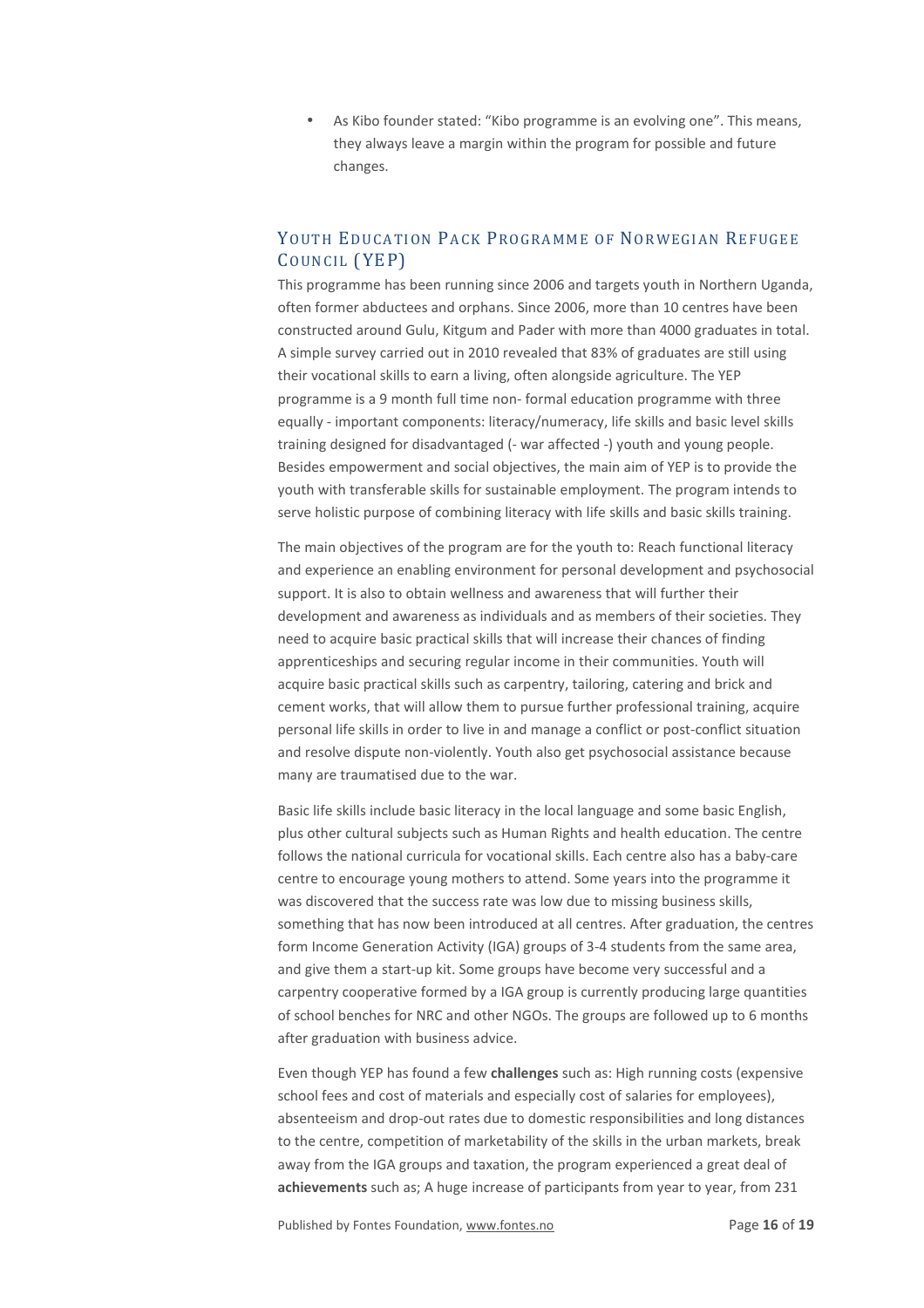youth graduating in 2006, reaching 1,062 of graduates in 2010, the establishments of new and more learning centres in other northern districts of Uganda.

## LOCAL AUTHORITIES

The objective of interviewing representatives from local authorities was to bring them on board in the shaping process of this project, as well as to hear from their experiences with youth-related challenges. In addition, it was to check whether there are other programmes planned in the same project area in order to avoid duplication.

Local leaders, councillors and bureaucrats all underlined that youth is an important topic for the peaceful development of the country. The Division mentioned that there are some government programmes, for example the encouragement to form registered groups or circles under the Community Driven Development (CDD) programme. The Division has also already supported some youth groups with seed capital however they found that there was a lack of knowledge in financial management and business management for the groups to use the capital in a productive way. In addition there is a need for skills training so that the youth can go into productive activities. The police talks to the youth during community policing, in order to prevent crime and create openness between the communities and the police. Muyenga has its own Community Police Post that is entirely dedicated to preventive police work. Officers working there receive special training and try to solve cases through mediation and non-violent methods. There are no NGOs in Makindye Division that focus on youth empowerment.

Youth leaders agree that some might be lazy or unwilling to work, but many are also facing extraordinary hardship, trying to take care of children from early pregnancies and suffering with high rents and cost of living. They say that the youth would appreciate any initiative that could give them skills, and especially sports and computer skills are very attractive. Youth leaders also underlined the need for the youth to get counselling and sensitisation about their attitudes and the benefits of working and earning money.

Representatives from the District and the Division also mentioned that Fontes Foundation Uganda needs a certificate to operate in Kampala District, and encouraged us to start the process as soon as possible.

# OTHER YOUTH PROGRAMMES IN UGANDA

There are some other youth related programmes in Uganda that focus on youth and entrepreneurship. Some are mentioned below:

- Enterprise Uganda is an organisation that provides one-week courses in business and entrepreneurship. The "Business and Enterprise Start-up Tool" is designed for graduates from tertiary education such as universities to encourage them to start a business and give them the necessary knowledge. Fontes Foundation Uganda sent a representative to the last course held in February 2011, in order to learn from this initiative. The organisation is funded by UNDP, UNCTAD and the Government of Uganda.
- Young Achievers Awards is an event organised every year, where successful business initiatives are awarded prizes in different categories. The winners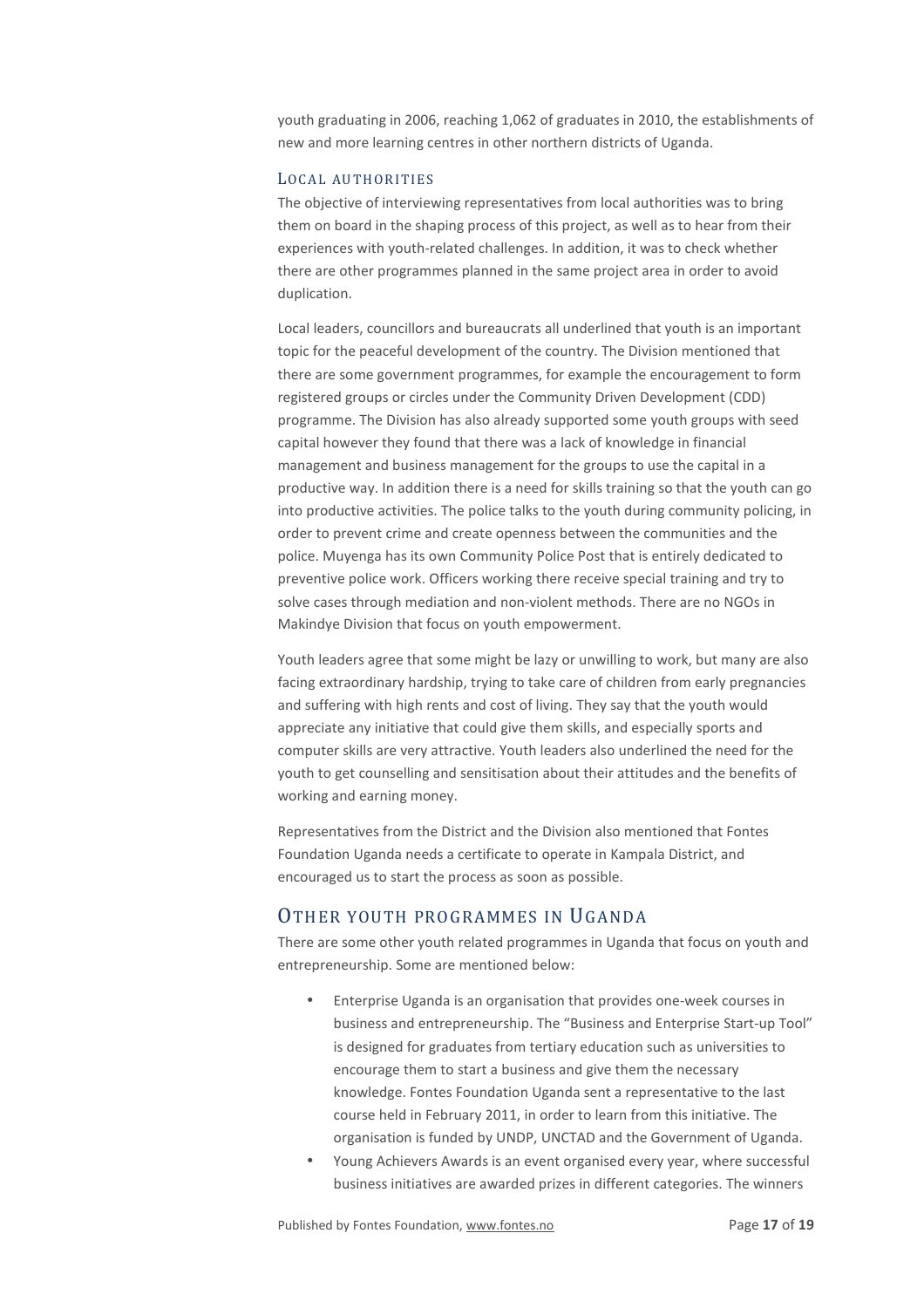are selected by a board of prominent Ugandans from the private and public sector. The President of Uganda is a regular guest at the ceremony, something that shows his support and motivates the participants. The Young Achievers Awards is organised by Tetea Uganda and funded by various corporate companies.

• The Junior Achievement (JA) Uganda programme works together with secondary schools and encourages students in A-level to start businesses. Volunteers from the different corporate companies that fund the programme help the students with their expertise. The project has produced many successful business initiatives, and helps youth manage the transition from education to the working life. JA Uganda also organises a National Expo where all the companies are displayed, and the best initiatives are even invited to participate at regional events in East Africa.

# **CONCLUSION**

From the discussions with employers, business owners, education institutions and other stakeholders, the following conclusions can be drawn:

- 1. There seem to be jobs and employment opportunities, however many are not paying well
- 2. The education system as a whole does not provide the youth with adequate skills (academic or practical) to be productive in working life
- 3. The focus on education and skills training is exaggerated. People seem to think that if they have education they are guaranteed to have a job. This is not true, and many employers see the capacity of learning on the job as more important than background or experience. In addition, many educated people earn less than people that have started their own businesses or have been trained on the job. However, basic literacy and English are a must.
- 4. Modern youth is selective about jobs and think that they can start on the top. They are not willing to start slowly and grow, and do not have longterm visions
- 5. There is a general lack of entrepreneurship training, business management knowledge, project management, knowledge of basic accounting, market studies and how to access credit in society due to negligence of these subjects in all types of curricula
- 6. Many young people are obliged to do things they do not like, and are therefore not motivated or productive. After a life of being told to do things, they have difficulties understanding what they really want to do
- 7. Career guidance is lacking both at home and in school. The youth lacks access to mentors or people with experience that can help them finding their path in life and give them encouragement and confidence
- 8. A problem is lack of self confidence in youth; even if they have the potential to learn or have the skills they do not have the confidence to start a business
- 9. Capital is a serious problem for people that want to start a business, but there is also a lack of business management skills and little understanding of the market